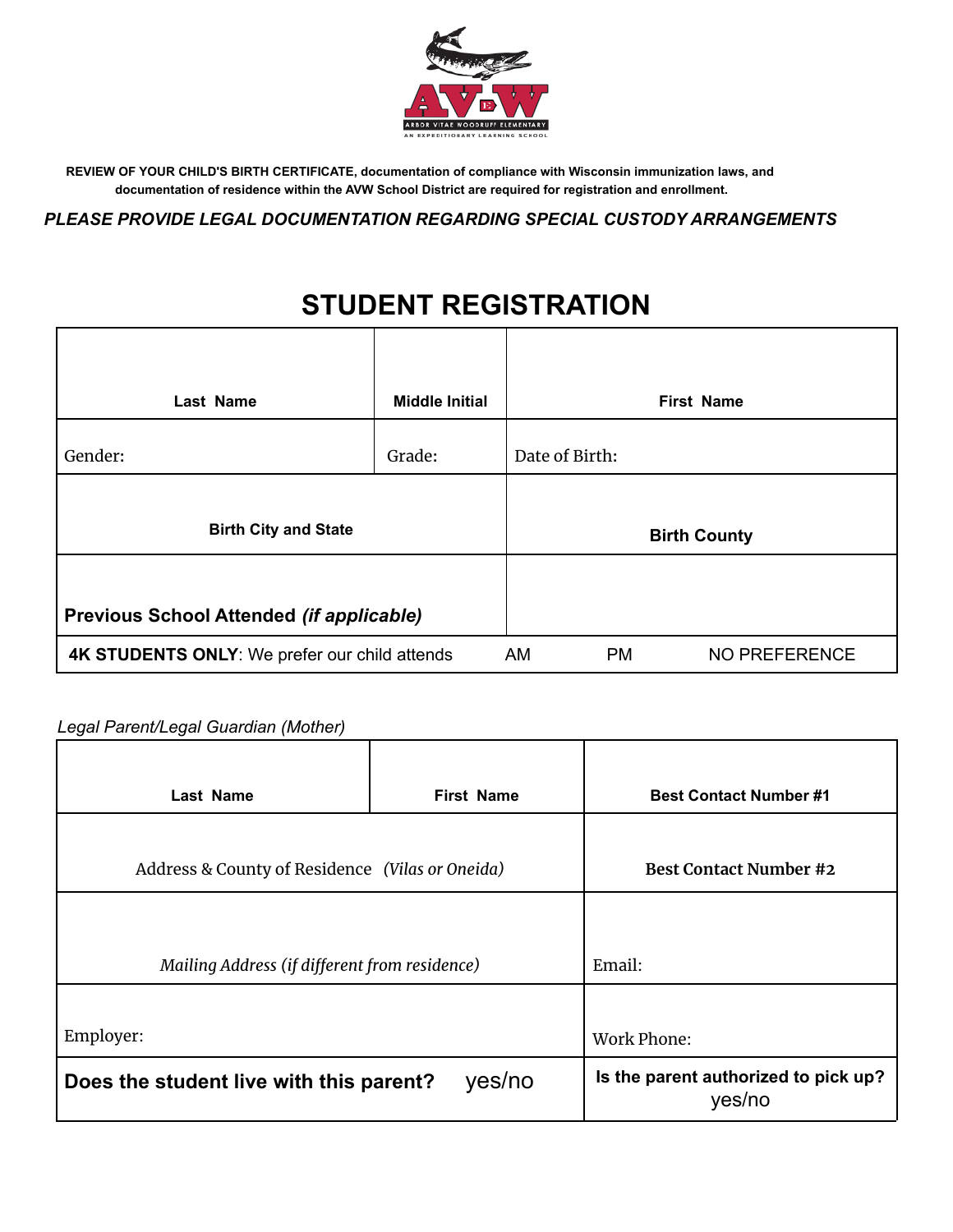| Last Name                                       | <b>First Name</b> | <b>Best Contact Number #1</b>               |  |  |  |  |  |  |
|-------------------------------------------------|-------------------|---------------------------------------------|--|--|--|--|--|--|
|                                                 |                   |                                             |  |  |  |  |  |  |
| Address & County of Residence (Vilas or Oneida) |                   | <b>Best Contact Number #2</b>               |  |  |  |  |  |  |
|                                                 |                   |                                             |  |  |  |  |  |  |
| Mailing Address (if different from residence)   |                   | Email:                                      |  |  |  |  |  |  |
|                                                 |                   |                                             |  |  |  |  |  |  |
| Employer:                                       |                   | Work Phone:                                 |  |  |  |  |  |  |
| Does the student live with this parent? yes/no  |                   | Is the parent authorized to pick up? yes/no |  |  |  |  |  |  |

*Other Live - In Adult Information (Step Parent, Partner, Etc…)*

| Last Name                              | <b>First Name</b>             | <b>Best Contact Number #1</b>                  |
|----------------------------------------|-------------------------------|------------------------------------------------|
| Relationship                           | <b>Best Contact Number #2</b> |                                                |
| Does the student live with this adult? | yes/no                        | Is this adult authorized to pick up?<br>yes/no |

### *Other Information*

| Is either parent or guardian on active duty in the military?<br>yes/no                                                                                                                                                                    |                                                                                                                                                                                                                                                                                     |  |  |  |  |  |  |  |  |  |  |
|-------------------------------------------------------------------------------------------------------------------------------------------------------------------------------------------------------------------------------------------|-------------------------------------------------------------------------------------------------------------------------------------------------------------------------------------------------------------------------------------------------------------------------------------|--|--|--|--|--|--|--|--|--|--|
| <b>RACE AND ETHNICITY:</b> Is this student Hispanic or Latino?<br>yes/no                                                                                                                                                                  |                                                                                                                                                                                                                                                                                     |  |  |  |  |  |  |  |  |  |  |
| Is this student (please check all that apply- you must check at least one):<br>Black/African American: Native Hawaiian/Pacific Islander: Asian: Asian:<br>White: American Indian/Alaskan Native: (please complete attached Title VI form) |                                                                                                                                                                                                                                                                                     |  |  |  |  |  |  |  |  |  |  |
| Is your child an immigrant?<br>yes/no                                                                                                                                                                                                     | yes/no<br>Languages spoken in the home: English ?<br>Other: and the state of the state of the state of the state of the state of the state of the state of the state of the state of the state of the state of the state of the state of the state of the state of the state of the |  |  |  |  |  |  |  |  |  |  |

## **EMERGENCY CONTACTS** *(Different than Parent or Guardian)*

| Name | Relationship | <b>Best Contact Number</b> | Authorized to pick up?<br>yes/no |
|------|--------------|----------------------------|----------------------------------|
| Name | Relationship | <b>Best Contact Number</b> | Authorized to pick up?<br>yes/no |
| Name | Relationship | <b>Best Contact Number</b> | Authorized to pick up?<br>yes/no |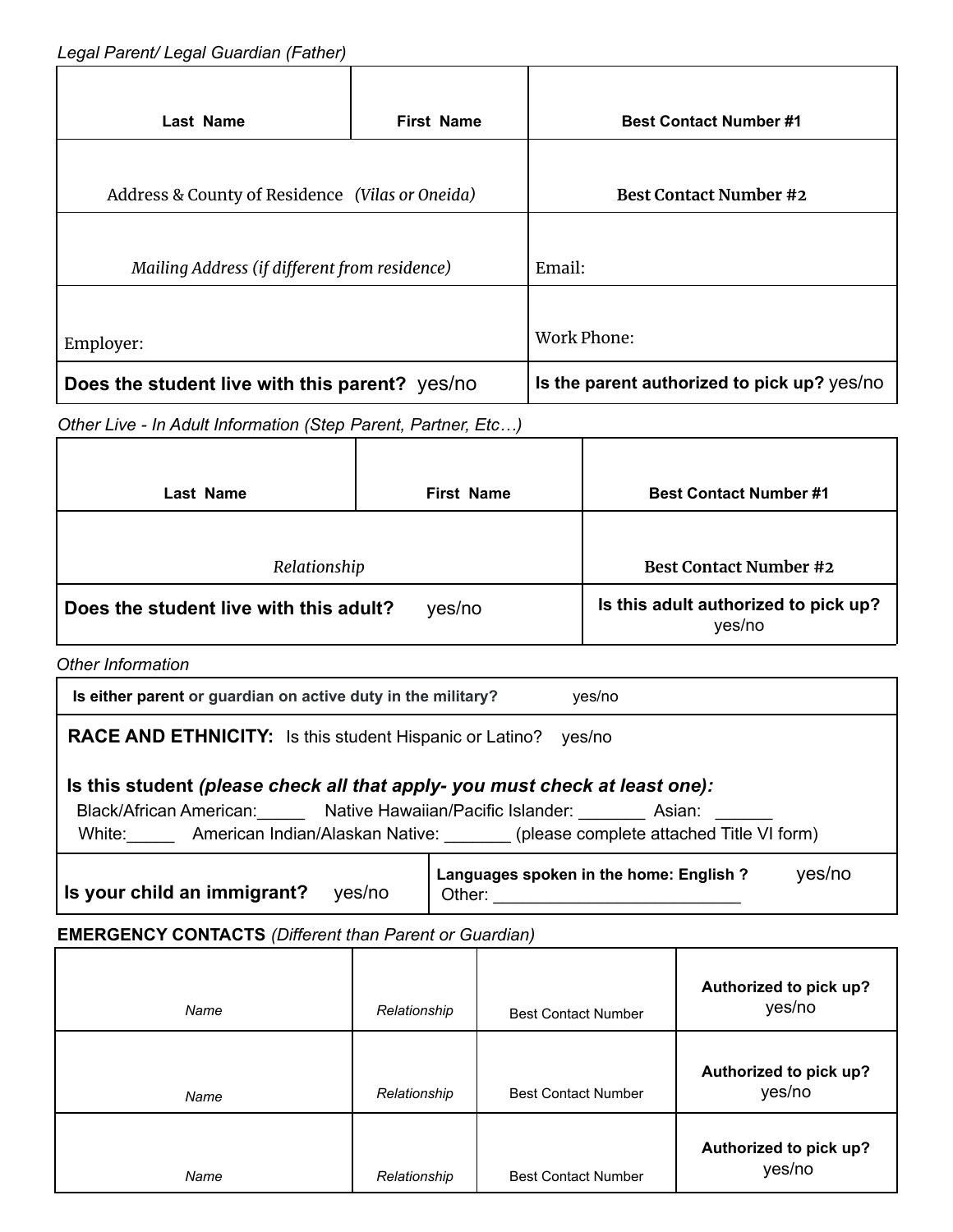| <b>Name</b> | <b>Birth Date</b> $\int$ Age | Grade | <b>School</b> |
|-------------|------------------------------|-------|---------------|
|             |                              |       |               |
|             |                              |       |               |
|             |                              |       |               |
|             |                              |       |               |
|             |                              |       |               |
|             |                              |       |               |

# **UNIQUE EDUCATIONAL OR HEALTH NEEDS**

| My child has a current IEP          | My child has a 504 plan                 |
|-------------------------------------|-----------------------------------------|
| yes $/$ no                          | yes $/$ no                              |
| Speech/Language                     | <b>Reading Intervention Services</b>    |
| yes $/$ no                          | yes $/$ no                              |
| <b>Emotional Disabilities</b>       | Written Language Services               |
| yes $/$ no                          | yes / no                                |
| <b>Cognitive Disabilities</b>       | <b>Math Intervention Services</b>       |
| yes / no                            | yes / no                                |
| Visually/Hearing Impaired           | <b>Behavioral Intervention Services</b> |
| yes / no                            | yes / no                                |
| Other Health Impairment<br>yes / no | Other: (list)                           |

## *Please note that open enrollment students, by law, are to provide their own transportation. Please let us know if there are exceptions you would like us to consider for transporting your open enrollment student*

Г

| <b>TRANSPORTATION:</b> Will you be using the school's bus service? | yes / no |  |
|--------------------------------------------------------------------|----------|--|
|                                                                    |          |  |
| <b>Parent Signature</b>                                            | Date     |  |

OFFICE USE: Birth Certificate verified \_\_ CITY/COUNTY/STATE: \_\_\_\_\_\_\_\_\_\_\_\_\_\_\_\_\_\_\_ Immunization Record or Waiver Received: \_\_\_\_\_\_ Open Enrollment student? Y N Proof of Residence verified: Tax bill Utility Receipt Driver's license Other:

\*\*\*\*\*\*\*\*\*\*\*\*\*\*\*\*\*\*\*\*\*\*\*\*\*\*\*\*\*\*\*\*\*\*\*\*\*\*\*\*\*\*\*\*\*\*\*\*\*\*\*\*\*\*\*\*\*\*\*\*\*\*\*\*\*\*\*\*\*\*\*\*\*\*\*\*\*\*\*\*\*\*\*\*\*\*\*\*\*\*\*\*\*\*\*\*\*\*\*\*\*\*\*\*\*\*\*\*\*\*\*\*\*\*\*\*\*\*\*\*\*

Staff Initials **Example 20 and 20 and 20 and 20 and 20 and 20 and 20 and 20 and 20 and 20 and 20 and 20 and 20**